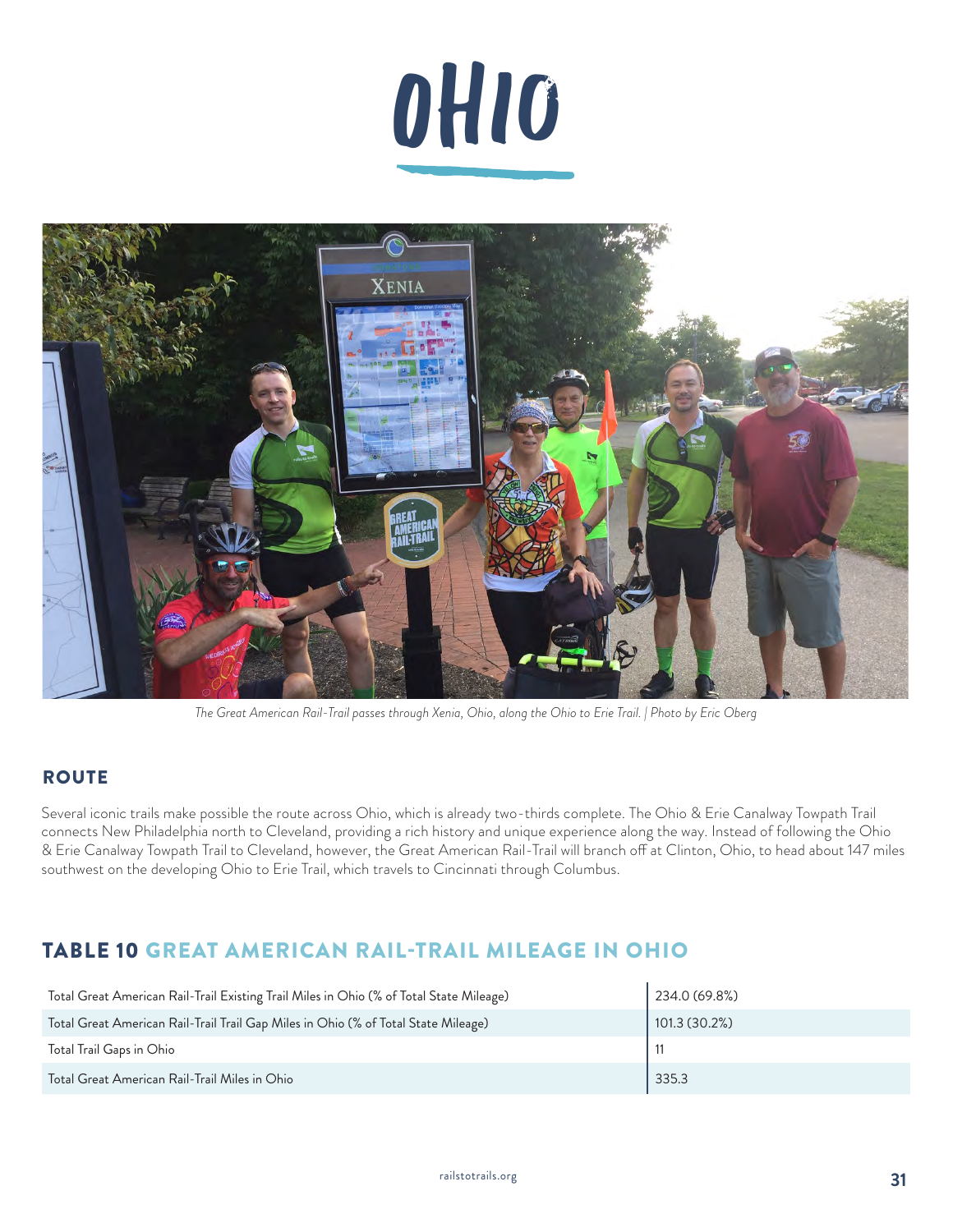# GREAT AMERICAN RAIL-TRAIL ROUTE ASSESSMENT 2022 MAP 5: OHIO

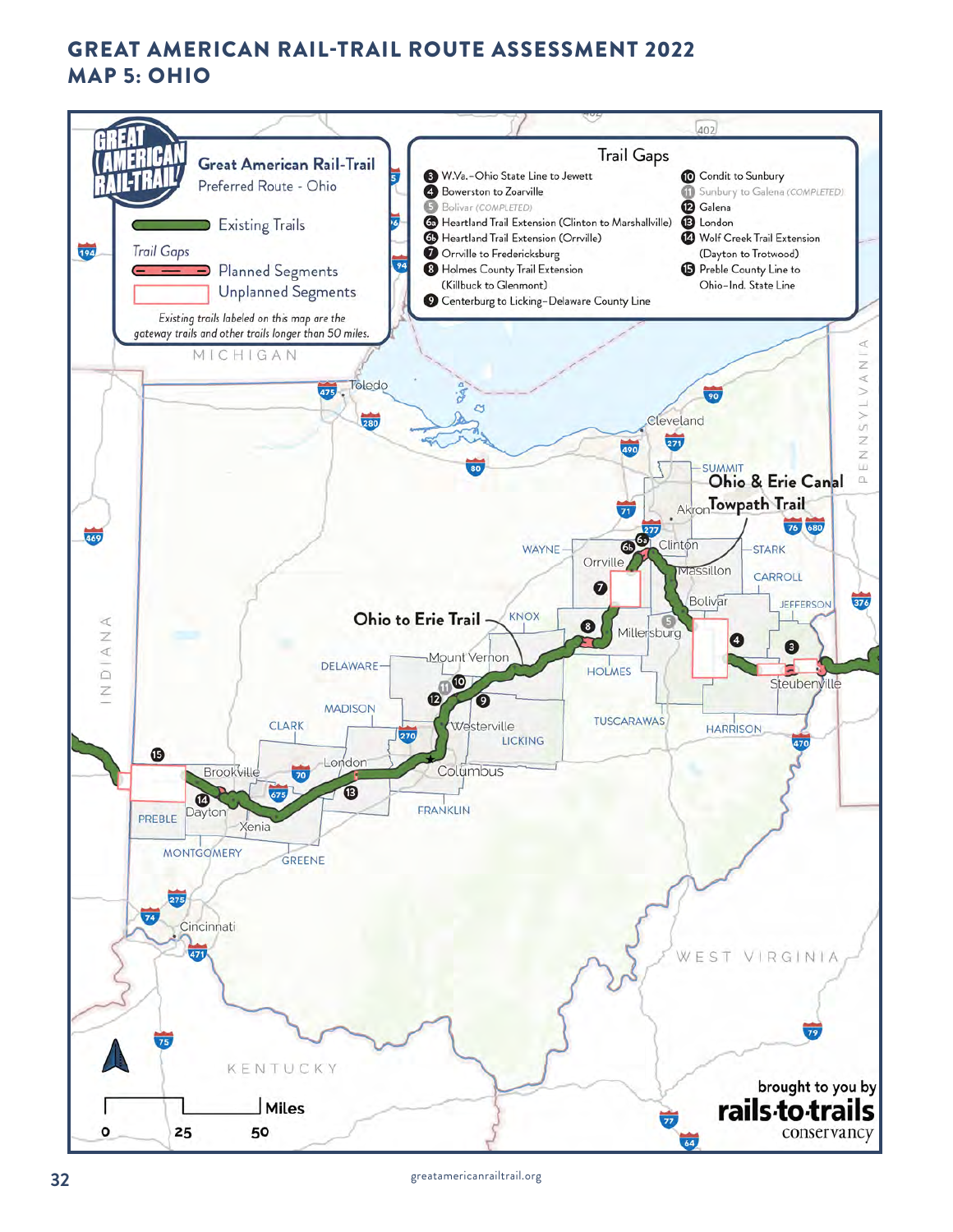# TABLE 11 GREAT AMERICAN RAIL-TRAIL ROUTE THROUGH OHIO

| <b>Existing Trail or Trail Gap Name</b>                                | Length in Ohio Along Great<br>American Rail-Trail (in Miles) | <b>Existing Trail or Trail Gap Name</b>                           | Length in Ohio Along Great<br>American Rail-Trail (in Miles) |
|------------------------------------------------------------------------|--------------------------------------------------------------|-------------------------------------------------------------------|--------------------------------------------------------------|
| TRAIL GAP 3 – W.Va.–Ohio State<br>Line to Jewett                       | 25.2                                                         | TRAIL GAP 12 - Galena                                             | 0.5                                                          |
| <b>Conotton Creek Trail</b>                                            | 11.5                                                         | Hoover Scenic Trail (Part of the Ohio<br>to Erie Trail)           | 0.6                                                          |
| TRAIL GAP 4 - Bowerston to Zoarville                                   | 17.9                                                         | Genoa Trail (Part of the Ohio to Erie                             | 4.0                                                          |
| Zoar Valley Trail (Part of the Ohio &<br>Erie Canalway Towpath Trail)  | 5.9                                                          | Trail)<br>Westerville B&W (Part of the Ohio to<br>Erie Trail)     | 2.5                                                          |
| TRAIL GAP 5 - Bolivar<br><b>COMPLETED</b>                              | $\qquad \qquad -$                                            | Alum Creek Greenway Trail<br>(Part of the Ohio to Erie Trail)     | 12.0                                                         |
| Ohio & Erie Canalway Towpath Trail                                     | 29.2                                                         | Downtown Connector Trail (Part of                                 |                                                              |
| TRAIL GAP 6a - Heartland Trail<br>Extension (Clinton to Marshallville) | 6.0                                                          | the Ohio to Erie Trail)<br>Scioto Greenway Trail (Part of the     | 5.0                                                          |
| Heartland Trail (Marshallville to<br>Orrville)                         | 2.3                                                          | Ohio to Erie Trail)                                               | 3.9                                                          |
| TRAIL GAP 6b - Heartland Trail<br>Extension (Orrville)                 | 1.3                                                          | Camp Chase Trail (Part of the Ohio to<br>Erie Trail)              | 15.9                                                         |
| Heartland Trail - Orrville                                             | 1.6                                                          | Roberts Pass Trail (Part of the Ohio to<br>Erie Trail)            | 6.5                                                          |
| TRAIL GAP 7 - Orrville to                                              | 14.1                                                         | TRAIL GAP 13 - London                                             | 0.8                                                          |
| Fredericksburg<br>Holmes County Trail (Fredericksburg                  |                                                              | Prairie Grass Trail (Part of the Ohio to<br>Erie Trail)           | 29.2                                                         |
| to Killbuck; Part of the Ohio to Erie<br>Trail)                        | 15.8                                                         | Creekside Trail                                                   | 15.1                                                         |
| TRAIL GAP 8 - Holmes County Trail                                      | 6.6                                                          | Mad River Trail                                                   | 3.0                                                          |
| Extension (Killbuck to Glenmont)<br>Holmes County Trail (Glenmont to   |                                                              | Great Miami River Trail                                           | 4.0                                                          |
| Brinkhaven; Part of the Ohio to Erie                                   | 7.3                                                          | Wolf Creek Trail (Dayton)                                         | 2.9                                                          |
| Trail)<br>Mohican Valley Trail (Part of the Ohio<br>to Erie Trail)     | 4.5                                                          | TRAIL GAP 14 - Wolf Creek Trail<br>Extension (Dayton to Trotwood) | 5.0                                                          |
| Kokosing Gap Trail (Part of the Ohio                                   | 13.5                                                         | Wolf Creek Trail (Trotwood to Preble<br>County Line)              | 10.9                                                         |
| to Erie Trail)<br>Downtown Connector Trail (Mount                      |                                                              | TRAIL GAP 15 - Preble County Line<br>to Ohio-Ind. State Line      | 21.8                                                         |
| Vernon; Part of the Ohio to Erie Trail)                                | 1.0                                                          | Total Miles   335.3                                               |                                                              |
| Heart of Ohio Trail (Part of the Ohio<br>to Erie Trail)                | 17.2                                                         | <b>Existing Trail Miles</b>                                       | 234.0                                                        |
| TRAIL GAP 9 - Centerburg to<br>Licking-Delaware County Line            | 1.3                                                          | Trail Gap Miles   101.3                                           |                                                              |
| Meredith State Road Trail (Part of the<br>Ohio to Erie Trail)          | 1.5                                                          |                                                                   |                                                              |
| TRAIL GAP 10 - Condit to Sunbury                                       | 0.8                                                          |                                                                   |                                                              |
| Sandel Legacy Trail (Part of the Ohio<br>to Erie Trail)                | 5.7                                                          |                                                                   |                                                              |
| TRAIL GAP 11 - Sunbury to Galena<br><b>COMPLETED</b>                   | $\overline{\phantom{m}}$                                     |                                                                   |                                                              |
| Thomas W. Hopper Legacy Trail<br>(Part of the Ohio to Erie Trail)      | 1.5                                                          |                                                                   |                                                              |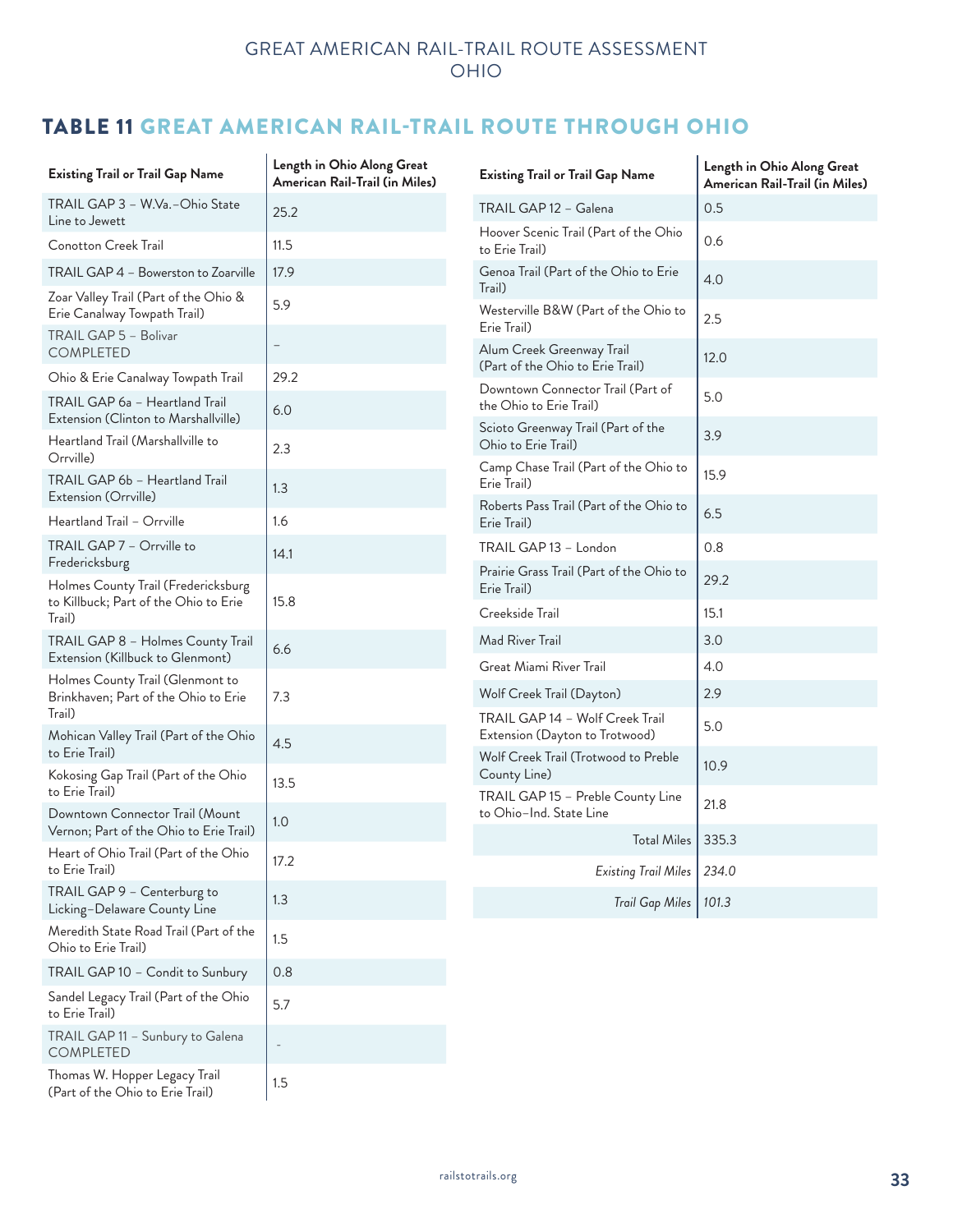#### TRAIL GAP 3 – WEST VIRGINIA–OHIO STATE LINE TO JEWETT

As discussed earlier in Trail Gap 2, a trail will likely cross over the Ohio River into Steubenville, Ohio, on the Market Street Bridge. Once in Steubenville, there are no formal plans to fill the 25.2 miles to the existing Conotton Creek Trail.

Segment 1 (Steubenville to Alikanna, Ohio): RTC has met with the Jefferson County Soil and Water Conservation District as well as Brooke Hancock Jefferson Metropolitan Planning Commission to develop a proposed trail alignment through Steubenville and Jefferson County in Ohio. As discussed in Trail Gap 2, a trail could cross over the Ohio River from Weirton, West Virginia, to Steubenville, Ohio, via the Market Street Bridge. From the Market Street Bridge, approximately 1.5 miles of trail are under development in Steubenville along the riverfront, heading north toward the Steubenville Marina. At Alikanna, a trail would need to cross U.S. 22, where there is potential for an atgrade crossing or an underground crossing that could make use of an old bridge.

Segment 2 (Alikanna to Jewett, Ohio): From Alikanna, the corridor could follow Wills Creek northeast to parallel North Fork Wills Creek and 7 Creeks Road. The corridor could diverge from North Fork Wills Creek to cross state Route 43 and Reeds Mill Road until meeting up again with North Fork Wills Creek to parallel Cedar Lick Run at Kragel Road, continuing to Broadacre.

Near Broadacre, the Jefferson County Soil and Water Conservation District has plans to develop a trail through the planned Hellbender Preserve. This planned 2.6-mile trail would bring attention to the hellbender salamander, an endangered species native to Ohio and the eastern United States. The greatest population of hellbenders in the country is found in Jefferson County. The planned Hellbender Preserve Trail would follow an abandoned rail line through lands to be included in the preserve and would include several beautiful bridges and tunnels with rich histories. The trail would educate the public on conservation efforts underway to save the eastern hellbender, as well as highlight the natural resources and history of the area.

Between Broadacre and Unionport, at Carman Road/Township Road 201, the proposed corridor crosses the Jefferson–Harrison county border. The corridor could parallel a rail corridor owned by the Columbus & Ohio River Railroad Company to pass through Broadacre, Unionport and Cadiz Junction before reaching the eastern terminus of the Conotton Creek Trail.

# CONOTTON CREEK TRAIL

| Total Length (in Miles)                                               | 11.5                                                    |
|-----------------------------------------------------------------------|---------------------------------------------------------|
| Total Length Along Great<br>American Rail-Trail in Ohio<br>(in Miles) | 11.5                                                    |
| Trail Type                                                            | Rail-trail                                              |
| Surface Type                                                          | Asphalt                                                 |
| Trail Manager                                                         | Friends of the Conotton Creek Trail,<br>Harrison County |
| Website                                                               | harrisoncountyohio.org/trails                           |
| TrailLink Map                                                         | traillink.com/trail/conotton-creek-trail                |

The Conotton Creek Trail features 11.5 miles of rail-trail traveling from Jewett to Bowerston, Ohio. Once the corridor of the Wheeling & Lake Erie Railway, the trail now travels across Ohio's countryside and features five covered bridge crossings over the Conotton Creek. The trail was repaved in 2021, which will make this popular trail more accessible for the many seniors who are part of the surrounding community.

## TRAIL GAP 4 – BOWERSTON TO ZOARVILLE

From the western end of the Conotton Creek Trail in Bowerston, Ohio, the Tuscarawas County Trail and Green Space Master Plan illustrates a plan to complete this 17.9-mile gap as part of a countywide network of trails, but does not discuss exact routing or project timeline plans. The Muskingum Watershed Conservancy District owns significant land between Harrison, Carroll and Tuscarawas counties and is a willing and eager partner on trail development in the area. Tuscarawas County also has plans to extend the existing Ohio & Erie Canalway Towpath Trail south toward Dover for about 4 miles. The county has received a TA program grant from the Ohio Department of Transportation and is currently raising funds for the local matching funds. Construction is anticipated in 2022.

The county also has plans for 4–5 miles of bike lanes south from New Philadelphia toward Dennison. A strategic combination of these initiatives could help fill Trail Gap 4. New Philadelphia is partnering with the Ohio & Erie Canalway Coalition to complete a connectivity study in 2022 to determine the best route for New Philadelphia's portion of the Ohio & Erie Canalway Towpath Trail.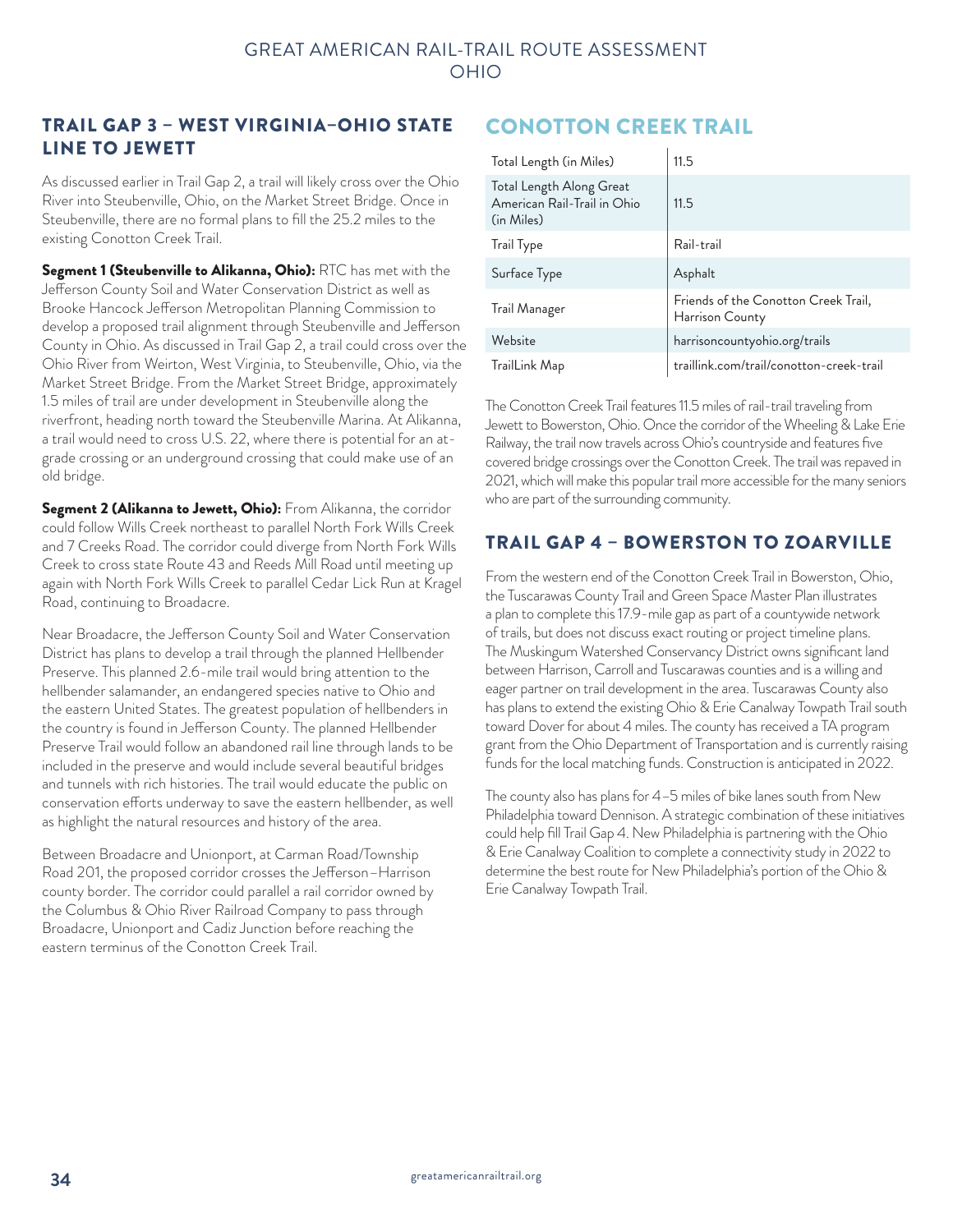### ZOAR VALLEY TRAIL (PART OF THE OHIO & ERIE CANALWAY TOWPATH TRAIL)

| Total Length (in Miles)                                               | 19.6                                                              |
|-----------------------------------------------------------------------|-------------------------------------------------------------------|
| Total Length Along Great<br>American Rail-Trail in Ohio<br>(in Miles) | 5.9                                                               |
| Trail Type                                                            | Rail-trail                                                        |
| Surface Type                                                          | Asphalt, ballast, dirt, grass                                     |
| Trail Manager                                                         | Camp Tuscazoar Foundation Inc.,<br>Ohio & Erie Canalway Coalition |
| Website                                                               | · ohioanderiecanalway.com<br>· tuscazoar.org/zoar-valley-trail    |
| TrailLink Map                                                         | traillink.com/trail/zoar-valley-trail                             |

The Zoar Valley Trail runs alongside the Tuscarawas River for nearly 20 miles from New Philadelphia north to Bolivar, Ohio. The Zoar Valley Trail will host the Great American Rail-Trail along its northernmost 5.9 miles, beginning south of Historic Zoar Village. The village features architecture dating back to 1817, when Historic Zoar Village was founded by a group of German Separatists seeking religious freedom. The Zoar Valley Trail travels past Historic Zoar Village and is a part of the Ohio & Erie Canalway Towpath Trail, which extends beyond Bolivar.

The Camp Tuscazoar Foundation operates the Zoar Valley Trail, including providing camping facilities, water and restrooms for trail users.

#### TRAIL GAP 5 – BOLIVAR COMPLETED

Trail Gap 5 (Bolivar) is now a completed trail segment as part of the Ohio & Erie Canalway Towpath Trail.

## OHIO & ERIE CANALWAY TOWPATH TRAIL

| Total Length (in Miles)                                               | 82.9                                                                                                                                                                                                                 |
|-----------------------------------------------------------------------|----------------------------------------------------------------------------------------------------------------------------------------------------------------------------------------------------------------------|
| Total Length Along Great<br>American Rail-Trail in Ohio<br>(in Miles) | 29.2                                                                                                                                                                                                                 |
| Trail Type                                                            | Canal                                                                                                                                                                                                                |
| Surface Type                                                          | Asphalt, boardwalk, crushed stone                                                                                                                                                                                    |
| Trail Manager                                                         | Canalway Partners, City of Akron, Cleveland<br>Metroparks, Cuyahoga Valley National<br>Park, Ohio & Erie Canalway Coalition, Stark<br>County Park District, Summit Metro Parks,<br>Tuscarawas County Park Department |
| Website                                                               | ohioanderiecanalway.com                                                                                                                                                                                              |
| TrailLink Map                                                         | traillink.com/trail/ohio--erie-canal-towpath-trail                                                                                                                                                                   |

The nearly 83-mile Ohio & Erie Canalway Towpath Trail follows a historical canal where mules pulled boats from New Philadelphia to Lake Erie in Cleveland from 1827 to 1913. When the full towpath trail is completed, it will be 101 miles long and incorporate several trails, including the Zoar Valley Trail. The Ohio & Erie Canalway Towpath Trail will host the Great American Rail-Trail for 29.2 miles between Bolivar and Clinton.

The Ohio & Erie Canalway Towpath Trail is part of the Ohio to Erie Trail and overlaps with the Ohio to Erie Trail from Massillon north to Clinton. The mileage from Bolivar to Clinton will be credited to the Ohio & Erie Canalway Towpath Trail, rather than the Ohio to Erie Trail, so that total mileage of the Great American Rail-Trail is not duplicated.

The Ohio & Erie Canalway Towpath Trail is managed by various jurisdictions, including the county park districts in Cuyahoga, Summit, Stark and Tuscarawas counties, as well as the National Park Service via Cuyahoga Valley National Park. The Ohio & Erie Canalway Coalition is the active nonprofit organization that leads many initiatives in support of the towpath trail. The towpath trail along the Great American Rail-Trail is within the jurisdictions of Summit, Stark and Tuscarawas counties and features a crushed limestone surface that is mostly Americans with Disabilities Act (ADA) accessible.

 A 2-mile segment of the towpath trail through Bolivar was completed in 2021, connecting the trail from the south side of Bolivar to the Bolivar Aqueduct McDonnell Towpath Trailhead.

#### TRAIL GAP 6a – HEARTLAND TRAIL EXTENSION (CLINTON TO MARSHALLVILLE)

Rails to Trails of Wayne County owns the right-of-way of an abandoned Cleveland, Akron and Columbus (CA&C) rail line from Clinton to the city of Orrville and is working on converting it into a trail called the Heartland Trail.

Rails to Trails of Wayne County completed a feasibility study of Trail Gap 6a in 2020 and is currently raising funds for project construction. A total of \$55,000 in state funding has already been secured for 650 feet of trail in Marshallville.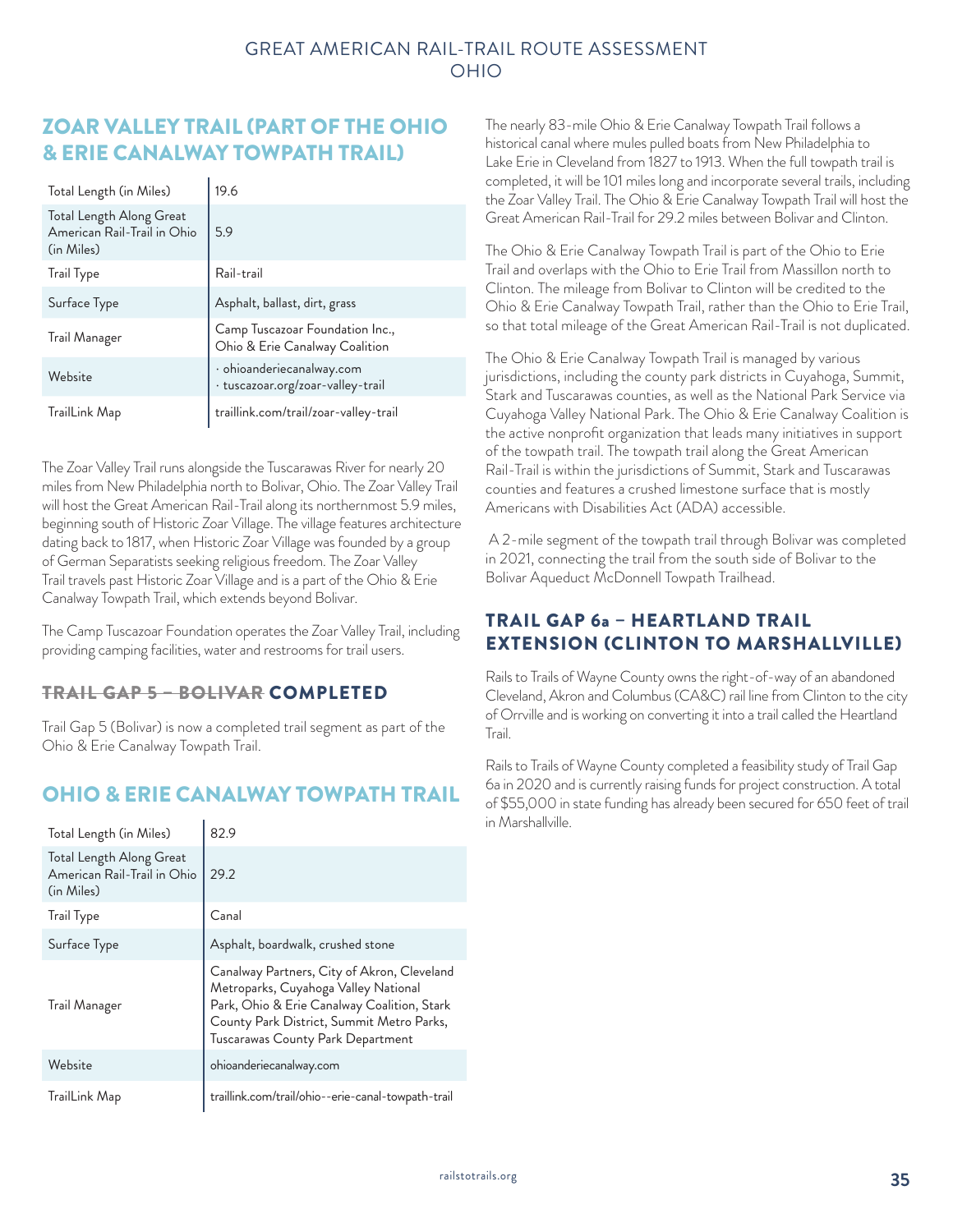#### GREAT AMERICAN RAIL-TRAIL ROUTE ASSESSMENT OHIO

## HEARTLAND TRAIL

| Total Length (in Miles)                                               | 3.9                                                |
|-----------------------------------------------------------------------|----------------------------------------------------|
| Total Length Along Great<br>American Rail-Trail in Ohio<br>(in Miles) | 3.9                                                |
| Trail Type                                                            | Rail-trail                                         |
| Surface Type                                                          | Asphalt                                            |
| Trail Manager                                                         | Rails to Trails of Wayne County                    |
| Website                                                               | waynecountytrails.org                              |
| TrailLink Map                                                         | traillink.com/trail/ohio--erie-canal-towpath-trail |

Two portions of the Heartland Trail have been completed. In September 2019, Phase 1—a 2.3-mile segment of trail—was opened between Marshallville and Forrer Road in Orrville. Rails to Trails of Wayne County and RTC celebrated the new paved trail with a ribbon-cutting ceremony in Marshallville.

Another 1.6-mile trail segment is open in Orrville. The trail segment makes use of city sidewalks and multiuse trail to travel through the center of Orrville, connecting parks, local businesses and homes. The completed segment begins at North Main Street, just south of Hostetler Road. The trail travels south along Main Street and heads west behind a residential property. After crossing Mineral Springs Street, the trail continues south, traveling through parkland and passing the Orrville Dog Park. The trail transitions to sidewalk as it heads south along North Ella Street and ends at West Market Street.

#### TRAIL GAP 6b – HEARTLAND TRAIL EXTENSION (ORRVILLE)

In the spring of 2021, Rails to Trails of Wayne County and the city of Orrville received a \$947,972 grant through the Transportation Alternatives Program via the Ohio Department of Transportation. The grant will complete the 1.3-mile gap in the Heartland Trail between Forrer Road and Allen Avenue. Construction is anticipated in 2024.

## TRAIL GAP 7 – ORRVILLE TO FREDERICKSBURG

The southern terminus of the existing portion of the Heartland Trail is located at West Market and North Ella streets in Orrville. An abandoned rail line runs from just south of Orrville for more than 13 miles to Fredericksburg, but unfortunately, much of the right-of-way from Orrville south to Fredericksburg has been sold to private landowners. Rails to Trails of Wayne County has a long-term vision to connect a future trail between the communities of Orrville and Fredericksburg, and the organization is exploring all options, including attempting to reacquire the former rail corridor land. Further research should be done to determine the best future trail option available to fill this 14-mile gap.

# OHIO TO ERIE TRAIL

| Total Length (in Miles)                                               | 270                                                                                                  |
|-----------------------------------------------------------------------|------------------------------------------------------------------------------------------------------|
| Total Length Along Great<br>American Rail-Trail in<br>Ohio (in Miles) | 147.6                                                                                                |
| <b>Trail Type</b>                                                     | Rail-trail                                                                                           |
| Surface Type                                                          | Asphalt, concrete, crushed stone                                                                     |
| Trail Manager                                                         | Multiple; see separate trail sections<br>below (coordination provided by Ohio to<br>Erie Trail Fund) |
| Website                                                               | ohiotoerietrail.org                                                                                  |
| TrailLink Map                                                         | traillink.com/trail/ohio-to-erie-trail                                                               |

Starting at Fredericksburg, the Ohio to Erie Trail hosts the Great American Rail-Trail for about 147 miles across the state, winding southwest through Ohio's scenic countryside and bustling midwestern towns. The Ohio to Erie Trail was first envisioned by Ed Honton, who founded the trail and served as first president of the nonprofit Ohio to Erie Trail Fund. The trail was further developed by the National Park Service and various trail groups. The Ohio to Erie Trail is planned to span the state, reaching a total of 326 miles. As of 2019, about 275 planned miles were paved trails, with some 50 miles on streets or rural roads.

The Ohio to Erie Trail is formed by a collection of regional trails traveling across Ohio from Cleveland to Cincinnati. Included in the Great American Rail-Trail route are 17 trails that fall within the Ohio to Erie Trail footprint but are uniquely named and often operated independently. Each of the 17 trails will be discussed below, with their respective mileages included. The 17 trails along the Ohio to Erie Trail and Great American Rail-Trail route include:

- Holmes County Trail
- Mohican Valley Trail
- Kokosing Gap Trail
- Downtown Connector Trail (Mount Vernon)
- Heart of Ohio Trail
- Meredith State Road Trail
- Sandel Legacy Trail
- Thomas W. Hopper Legacy Trail
- Hoover Scenic Trail
- Genoa Trail
- Westerville B&W
- Alum Creek Greenway Trail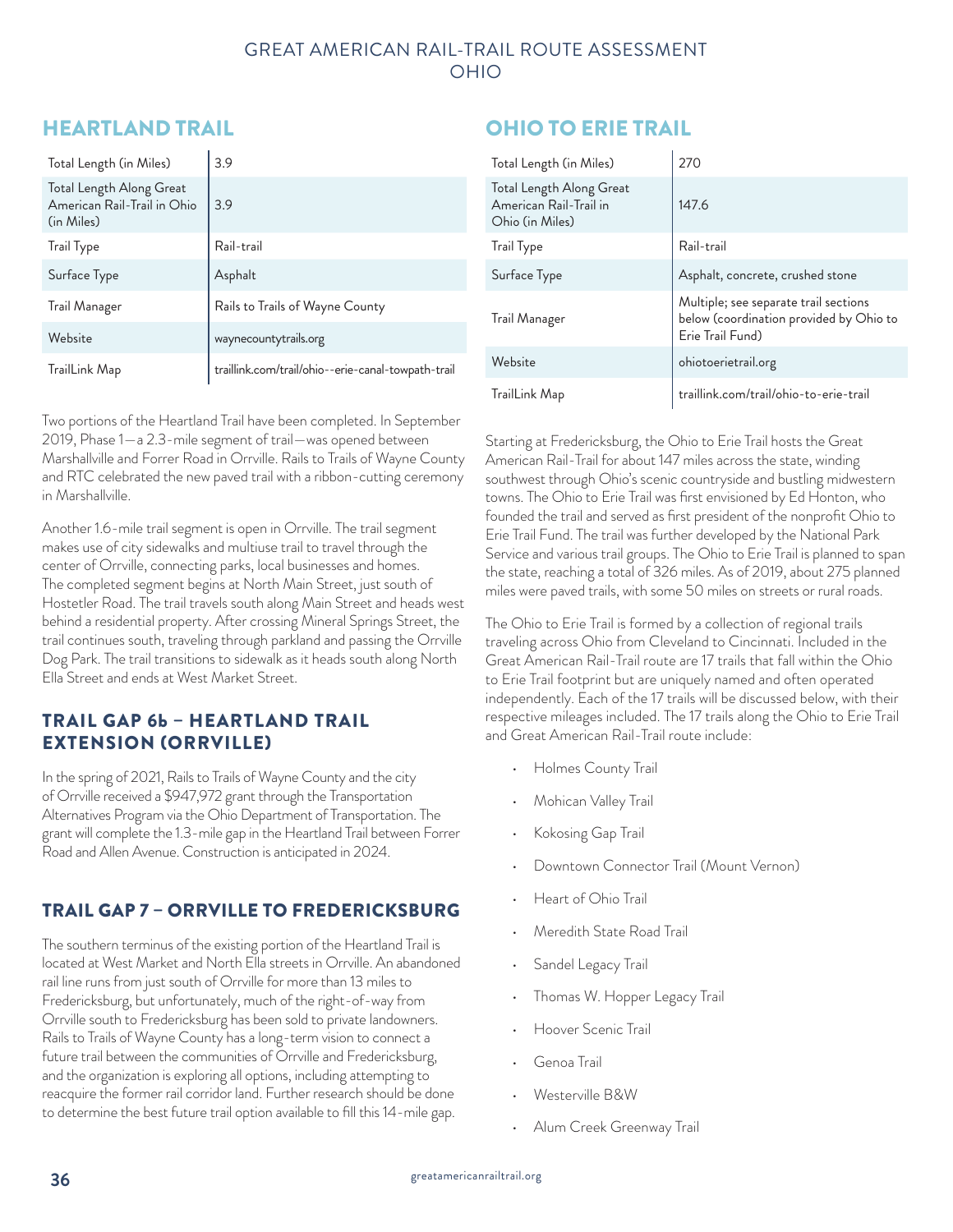- Downtown Connector Trail
- Scioto Greenway Trail
- Camp Chase Trail
- Roberts Pass Trail
- Prairie Grass Trail

The Ohio to Erie Trail is maintained through the combined efforts of trail partners including: the City of Mount Vernon, the Clark County Park District, Columbus and Franklin County MetroParks, Delaware County Friends of the Trail, Friends of Madison County Parks & Trails, Friends of the Camp Chase Trail, Genoa Township, Greene County Parks & Trails, Heart of Ohio Trail Inc., the Holmes County Park District, the Holmes County Rails to Trails Coalition Inc., the Knox County Park District, the Kokosing Gap Trail Board, the Madison County Park Board, the Ohio & Erie Canalway Coalition, the Ohio to Erie Trail Fund, Preservation Parks of Delaware County, Rails to Trails of Wayne County, Summit Metro Parks, the Village of Galena and Westerville Parks & Recreation.

## HOLMES COUNTY TRAIL (PART OF THE OHIO TO ERIE TRAIL)

| Total Length (in Miles)                                               | 23.1                                                                         |
|-----------------------------------------------------------------------|------------------------------------------------------------------------------|
| Total Length Along Great<br>American Rail-Trail in Ohio<br>(in Miles) | 23.1                                                                         |
| Trail Type                                                            | Rail-trail                                                                   |
| Surface Type                                                          | Asphalt                                                                      |
| Trail Manager                                                         | Holmes County Park District, Holmes<br>County Rails to Trails Coalition Inc. |
| Website                                                               | holmestrail.com                                                              |
| TrailLink Map                                                         | traillink.com/trail/holmes-county-trail                                      |

The Holmes County Trail, part of the Ohio to Erie Trail, is currently open in two disconnected segments, connecting Fredericksburg to Killbuck and Glenmont to Brinkhaven. Located in the heart of Amish Country, the Holmes County Trail was the first recreational trail in the country designed to accommodate Amish buggies. Holmes County Rails to Trails Coalition Inc. and the Holmes County Park District maintain and develop the trail.

The Holmes County Trail is currently divided into two segments of existing trail with a gap between them:

**Segment 1** – 15.8 miles of trail between Fredericksburg and Killbuck.

**Segment 2** – 7.3 miles of trail between Glenmont and Brinkhaven (also known as Gann).

#### TRAIL GAP 8 – HOLMES COUNTY TRAIL EXTENSION (KILLBUCK TO GLENMONT)

There is a 6.6-mile trail gap in the Holmes County Trail between Killbuck and Glenmont. Trail users currently utilize state Route 520—a rural, two-lane road with no shoulder—as an interim on-road connector to travel from Killbuck to Glenmont. Holmes County Rails to Trails Coalition Inc., with the Holmes County Park District, will complete Trail Gap 8 in two parts. First, roughly 4 miles from the existing trail in Glenmont to state Route 520 will be completed in 2022. Funding is already in place and engineering is complete to make this first section possible. Funding is being sought for the remaining section between state Route 520 and Killbuck, which is anticipated to be completed in the summer of 2023.

# MOHICAN VALLEY TRAIL (PART OF THE OHIO TO ERIE TRAIL)

| Total Length (in Miles)                                               | 4.5                                                                  |
|-----------------------------------------------------------------------|----------------------------------------------------------------------|
| Total Length Along Great<br>American Rail-Trail in Ohio<br>(in Miles) | 4.5                                                                  |
| <b>Trail Type</b>                                                     | Rail-trail                                                           |
| Surface Type                                                          | Asphalt                                                              |
| Trail Manager                                                         | Knox County Park District                                            |
| Website                                                               | knoxcountyparks.org/trails/bike-trails/<br>mohican-valley-bike-trail |
| TrailLink Map                                                         | traillink.com/trail/mohican-valley-trail                             |

From the western terminus of the Holmes County Trail in Brinkhaven (also known as Gann), the Mohican Valley Trail travels 4.5 miles west to Danville. Part of the Ohio to Erie Trail, the Mohican Valley Trail follows an abandoned right-of-way of the old Penn Central Transportation Company on the eastern edge of Knox County. The Mohican Valley Trail features the Bridge of Dreams, a 370-foot covered bridge over the Mohican State Scenic River.

The trail is administered by the Knox County Park District. There is a trailhead located off East Street in the Village of Danville. Trail users can continue through the quiet streets of Danville to reach the Kokosing Gap Trail. Knox County Park District intends to resurface the Mohican Valley Trail soon.

The gap from Killbuck to Glenmont is discussed in Trail Gap 8.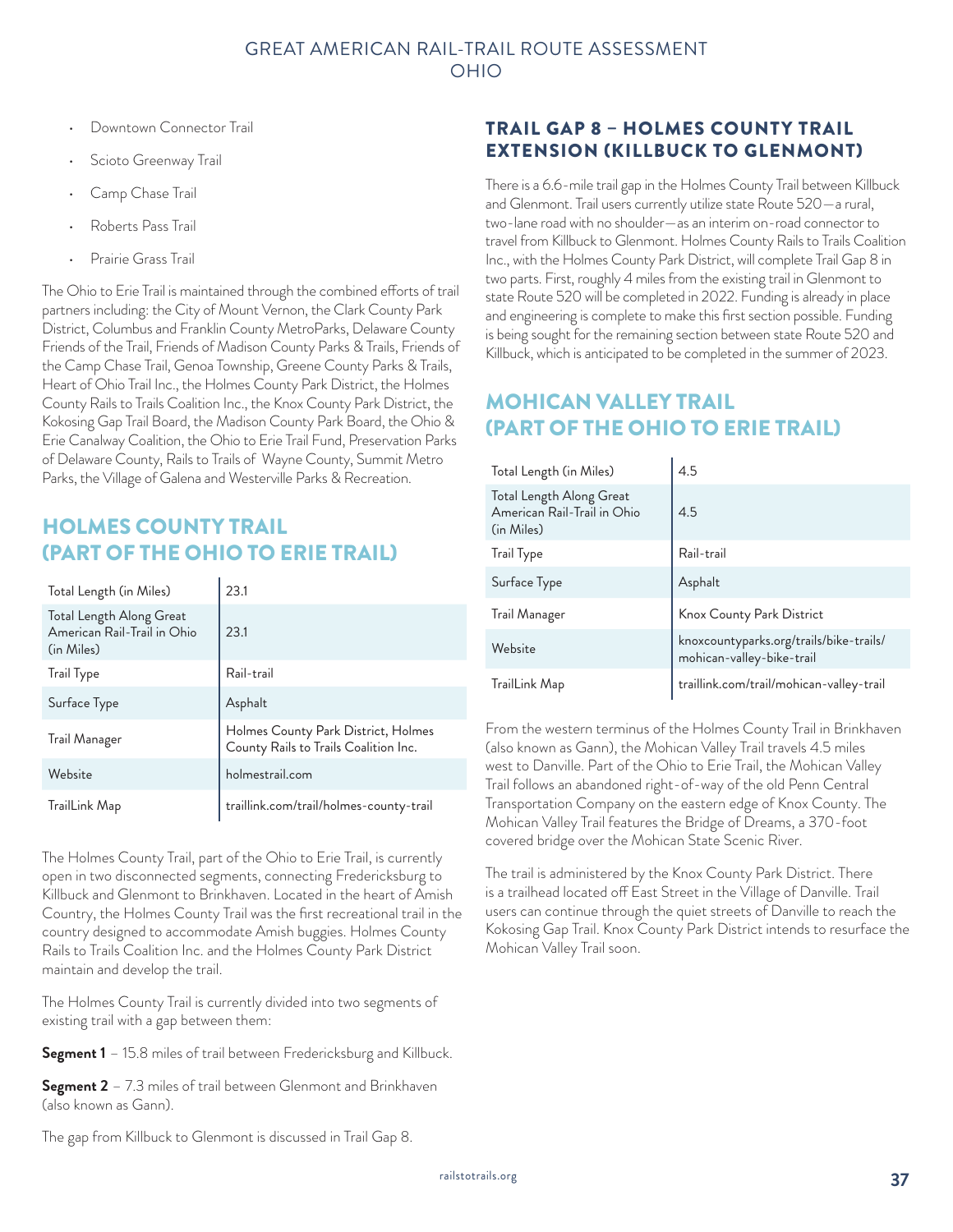## KOKOSING GAP TRAIL (PART OF THE OHIO TO ERIE TRAIL)

| Total Length (in Miles)                                               | 13.5                                                   |
|-----------------------------------------------------------------------|--------------------------------------------------------|
| Total Length Along Great<br>American Rail-Trail in Ohio<br>(in Miles) | 13.5                                                   |
| Trail Type                                                            | Rail-trail                                             |
| Surface Type                                                          | Asphalt                                                |
| Trail Manager                                                         | Knox County Park District, Kokosing<br>Gap Trail Board |
| Website                                                               | kokosinggaptrail.org                                   |
| TrailLink Map                                                         | traillink.com/trail/kokosing-gap-trail                 |

The Kokosing Gap Trail travels 13.5 miles from Danville to Mount Vernon. The trail is rich in railroad history, which is displayed throughout the route. Once the corridor of the Pennsylvania Railroad, the rail-trail features two railroad bridges, each more than 250 feet long, over the Kokosing State Scenic River, as well as restored train cars in Gambier. The trail is part of the Ohio to Erie Trail and is overseen by a 15-member board. From the city of Mount Vernon, trail users may either connect to the 1-mile Downtown Connector Trail or remain on the Kokosing Gap Trail to end in the city's Phillips Park.

# DOWNTOWN CONNECTOR TRAIL (MOUNT VERNON; PART OF THE OHIO TO ERIE TRAIL)

| Total Length (in Miles)                                               | 1.0                                                |
|-----------------------------------------------------------------------|----------------------------------------------------|
| Total Length Along Great<br>American Rail-Trail in Ohio<br>(in Miles) | 1.0                                                |
| Trail Type                                                            | Greenway                                           |
| Surface Type                                                          | Asphalt                                            |
| Trail Manager                                                         | City of Mount Vernon,<br>Knox County Park District |
| Website                                                               | knoxcountyparks.org/trails                         |
| TrailLink Map                                                         | traillink.com/trail/downtown-<br>connector-trail   |

The 1-mile Downtown Connector Trail opened in May 2016 and connects the Kokosing Gap Trail to the Heart of Ohio Trail through Mount Vernon. The trail is part of the Ohio to Erie Trail and begins at the western terminus of the Kokosing Gap Trail on Mt. Vernon Avenue. The trail travels west along the Kokosing River to the restored CA&C Railroad Depot, where it connects to the Heart of Ohio Trail.

## HEART OF OHIO TRAIL (PART OF THE OHIO TO ERIE TRAIL)

| Total Length (in Miles)                                               | 17.2                                                   |
|-----------------------------------------------------------------------|--------------------------------------------------------|
| Total Length Along Great<br>American Rail-Trail in Ohio<br>(in Miles) | 17.2                                                   |
| Trail Type                                                            | Rail-trail                                             |
| Surface Type                                                          | Asphalt, ballast                                       |
| Trail Manager                                                         | Heart of Ohio Trail Inc., Knox County<br>Park District |
| Website                                                               | heartofohiotrail.com                                   |
| TrailLink Map                                                         | traillink.com/trail/heart-of-ohio-trail                |

The Heart of Ohio Trail, part of the Ohio to Erie Trail, travels 17.2 miles from Mount Vernon to Centerburg. Along the trail in Mount Vernon, Ariel-Foundation Park proudly displays Ohio's industrial past in the form of a 250-acre adaptive reuse project. Once the site of a glass-making factory, this space now features sculptures, lakes, an observation tower and walking trails. Ariel-Foundation Park links to both the Heart of Ohio Trail and the Kokosing Gap Trail. The western terminus of the Heart of Ohio Trail will eventually run to the Knox–Licking county line and is discussed below. The Knox County Park District and the Heart of Ohio Trail Inc. have championed the Heart of Ohio Trail and are in the process of creating a welcome center with a new restroom along the trail as well.

#### TRAIL GAP 9 – CENTERBURG TO LICKING– DELAWARE COUNTY LINE

There is a 1.3-mile gap from Huffman Road outside of Centerburg in Knox County, Ohio, to the Licking–Delaware county line. In January 2020, the trail corridor was acquired as part of a 40-acre plot of land that will be called the Newell Recreation Preserve. In the spring of 2021, the Ohio Department of Natural Resources awarded \$498,000 from the Clean Ohio Trails Fund to complete this gap in the Heart of Ohio Trail. Project construction went out for bid in January 2022 and is anticipated to be completed by the summer of 2022.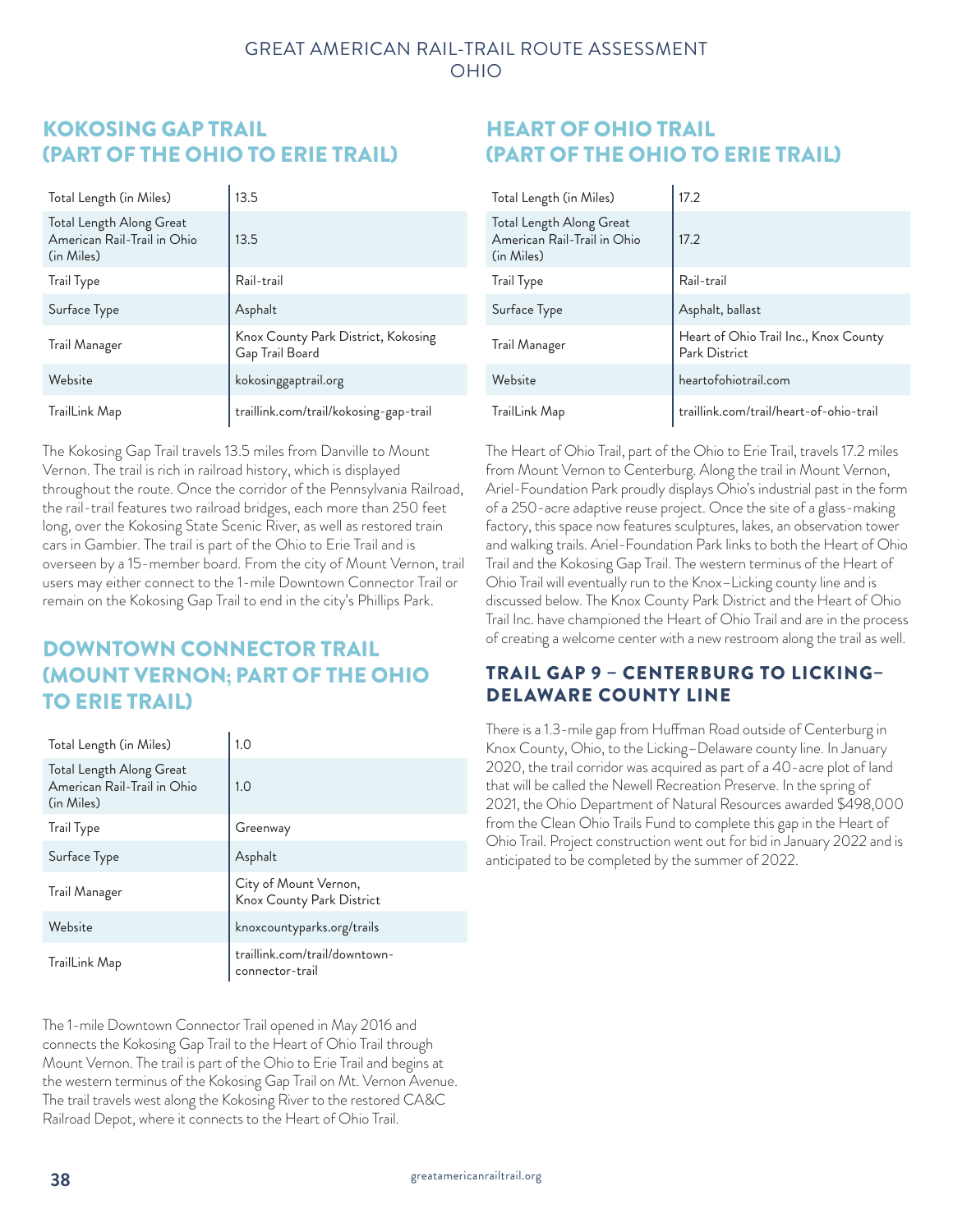## MEREDITH STATE ROAD TRAIL (PART OF THE OHIO TO ERIE TRAIL)

| Total Length (in Miles)                                               | 1.5                                                                            |
|-----------------------------------------------------------------------|--------------------------------------------------------------------------------|
| Total Length Along Great<br>American Rail-Trail in Ohio<br>(in Miles) | 1.5                                                                            |
| <b>Trail Type</b>                                                     | Greenway                                                                       |
| Surface Type                                                          | Asphalt                                                                        |
| Trail Manager                                                         | Delaware County Friends of the Trail,<br>Preservation Parks of Delaware County |
| Website                                                               | preservationparks.com/ohio-to-erie-trail/<br>meredith-state-road-trail         |
| TrailLink Map                                                         | traillink.com/trail/meredith-state-road-<br>trail-                             |

The 1.5-mile Meredith State Road Trail travels from the Licking– Delaware county line to the unincorporated community of Condit. Part of the Ohio to Erie Trail, the paved Meredith State Road Trail is supported by Preservation Parks of Delaware County and Delaware County Friends of the Trail.

#### TRAIL GAP 10 – CONDIT TO SUNBURY

Preservation Parks of Delaware County's park plan for the years 2019– 2028 outlines Ohio to Erie Trail developments from Condit to Sunbury, Ohio. Preservation Parks of Delaware County owns the railroad corridor from Meredith State Road to Hartford Road in Sunbury and completed 2.5 miles of this section in the fall of 2020. In the spring of 2021, the Ohio Department of Natural Resources awarded \$316,500 from the Clean Ohio Trails Fund to complete Trail Gap 10. Delaware County intends to complete the remaining 0.8 mile of Trail Gap 10 in 2022, including the completion of a bridge over Big Walnut Creek.

## SANDEL LEGACY TRAIL (PART OF THE OHIO TO ERIE TRAIL)

| Total Length (in Miles)                                               | 5.7                                                                            |
|-----------------------------------------------------------------------|--------------------------------------------------------------------------------|
| Total Length Along Great<br>American Rail-Trail in Ohio<br>(in Miles) | 5.7                                                                            |
| <b>Trail Type</b>                                                     | Rail-trail                                                                     |
| Surface Type                                                          | Asphalt                                                                        |
| Trail Manager                                                         | Delaware County Friends of the Trail,<br>Preservation Parks of Delaware County |
| Website                                                               | preservationparks.com/ohio-to-erie-trail/<br>sandel-legacy-trail               |
| TrailLink Map                                                         | traillink.com/trail/sandel-legacy-trail-                                       |

The Sandel Legacy Trail travels 5.7 miles through the village of Sunbury. Once an abandoned railroad bed, the trail was donated by Walter and Kathy Sandel with funding for trail conversion provided by a NatureWorks grant. The trail was formerly known as the Big Walnut Community Trail and continues to serve as a community hub, with a picnic area and former depot that houses the Delaware County Model Railroaders Group. The trail is supported by Preservation Parks of Delaware County and Delaware County Friends of the Trail. Eventually, the Meredith State Road Trail and Sandel Legacy Trail will merge under the name Sandel Legacy Trail. In 2018, Delaware County received a grant to purchase additional trail corridor, and in 2020, the county constructed an additional 2.5 miles of trail along this corridor.

#### TRAIL GAP 11 – SUNBURY TO GALENA COMPLETED

Trail Gap 11 (Sunbury to Galena) is now a completed trail segment as part of the Thomas W. Hopper Legacy Trail.

# THOMAS W. HOPPER LEGACY TRAIL (PART OF THE OHIO TO ERIE TRAIL)

| Total Length (in Miles)                                            | 1.5                                                  |
|--------------------------------------------------------------------|------------------------------------------------------|
| Total Length Along Great American<br>Rail-Trail in Ohio (in Miles) | 1.5                                                  |
| Trail Type                                                         | Rail-trail                                           |
| Surface Type                                                       | Asphalt                                              |
| Trail Manager                                                      | Village of Galena                                    |
| Website                                                            | dcft.typepad.com/galenabricktrail                    |
| TrailLink Map                                                      | traillink.com/trail/thomas-w-<br>hopper-legacy-trail |

The 1.5-mile Thomas W. Hopper Legacy Trail, formerly known as the Galena Brick Trail, is the section of the Ohio to Erie Trail that goes through the village of Galena. The latest section of the trail, which opened in late 2019, begins at Dustin Road and follows a former railbed northward to Sunbury. Largely wooded, it includes a bridge over Little Walnut Creek and travels through Miller Park, which contains a small playground. A trailhead parking lot is located where the trail crosses North Walnut Street in Galena. The trail is supported by the village of Galena.

#### TRAIL GAP 12 – GALENA

The former rail corridor that now houses the Thomas W. Hopper Legacy Trail continues south from Galena; however, it was developed as part of the Blackhawk Golf Course. There is now a 0.5-mile gap between the Thomas W. Hopper Legacy Trail and the Hoover Scenic Trail along the Hoover Reservoir. Utilizing local roadways will help connect the trail gap.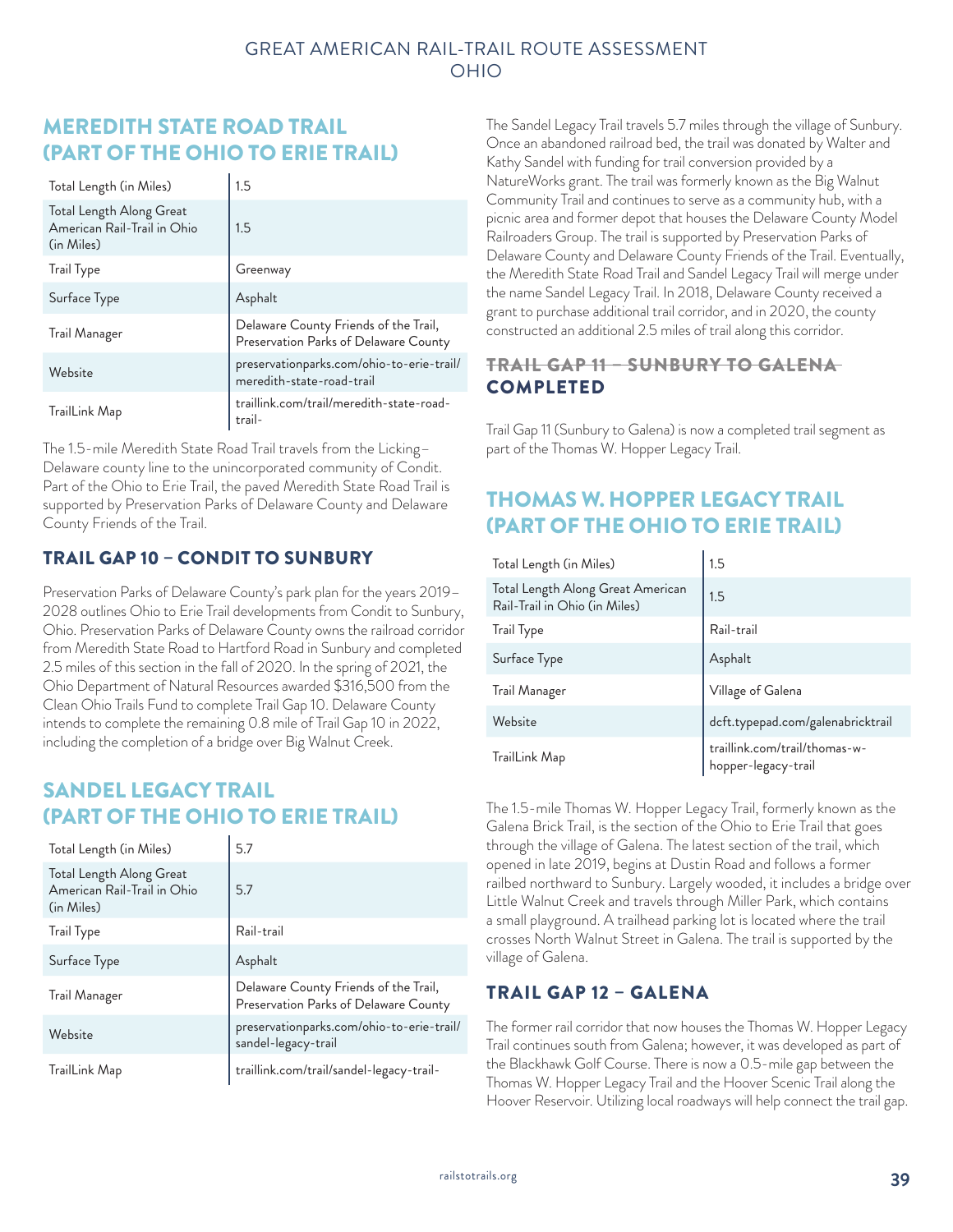## HOOVER SCENIC TRAIL (PART OF THE OHIO TO ERIE TRAIL)

| Total Length (in Miles)                                               | 0.6                                                                            |
|-----------------------------------------------------------------------|--------------------------------------------------------------------------------|
| Total Length Along Great<br>American Rail-Trail in Ohio<br>(in Miles) | 0.6                                                                            |
| Trail Type                                                            | Greenway                                                                       |
| Surface Type                                                          | Asphalt                                                                        |
| Trail Manager                                                         | Delaware County Friends of the Trail,<br>Preservation Parks of Delaware County |
| Website                                                               | preservationparks.com/ohio-to-erie-trail/<br>hoover-scenic-trail               |
| TrailLink Map                                                         | traillink.com/trail/hoover-scenic-trail                                        |

The Hoover Scenic Trail, part of the Ohio to Erie Trail, winds 0.6 mile through the Hoover Nature Preserve area. More than 220 bird species have been observed along the trail, including bald eagles and ospreys. The trail begins south of the village of Galena and runs along the shore of the Hoover Reservoir within the Hoover Nature Preserve. The trail heads west to cross South Old 3C Road via a bicycle and pedestrian bridge. Trail users continue west for a short way on Plumb Road to connect to the Genoa Trail. The trail is supported by Preservation Parks of Delaware County and Delaware County Friends of the Trail.

# GENOA TRAIL (PART OF THE OHIO TO ERIE TRAIL)

| Total Length (in Miles)                                               | 4.0                                                                                               |
|-----------------------------------------------------------------------|---------------------------------------------------------------------------------------------------|
| Total Length Along Great<br>American Rail-Trail in Ohio<br>(in Miles) | 4.0                                                                                               |
| Trail Type                                                            | Rail-trail                                                                                        |
| Surface Type                                                          | Asphalt                                                                                           |
| Trail Manager                                                         | Delaware County Friends of the Trail,<br>Genoa Township, Preservation Parks of<br>Delaware County |
| Website                                                               | · genoatwp.com/departments/parks/trails.php<br>· dcft.typepad.com/genoatrail                      |
| TrailLink Map                                                         | traillink.com/trail/genoa-trail                                                                   |

The 4-mile Genoa Trail parallels state Route 3 from south of Galena to Westerville, Ohio, but is separated from the highway by trees and vegetation. Once an abandoned railroad, the corridor now features a multiuse asphalt trail and amenities for trail users, including benches and a bicycle repair station. The Genoa Trail is part of the Ohio to Erie Trail and is supported by Genoa Township, Delaware County Friends of the Trail and Preservation Parks of Delaware County.

## WESTERVILLE B&W (PART OF THE OHIO TO ERIE TRAIL)

| Total Length (in Miles)                                               | 23.0                                                                                   |
|-----------------------------------------------------------------------|----------------------------------------------------------------------------------------|
| Total Length Along Great<br>American Rail-Trail in Ohio<br>(in Miles) | 2.5                                                                                    |
| <b>Trail Type</b>                                                     | Greenway, rail-trail                                                                   |
| Surface Type                                                          | Asphalt, concrete                                                                      |
| Trail Manager                                                         | Delaware County Friends of the Trail,<br>Westerville Parks & Recreation                |
| Website                                                               | westerville.org/services/parks-recreation/<br>parks-and-trails/recreation-trail-system |
| TrailLink Map                                                         | traillink.com/trail/westerville-bw                                                     |

The Westerville B&W (Bike & Walk Route), part of the Ohio to Erie Trail, is an extensive system of paved multiuse trails forming many loops throughout the city of Westerville, a suburb of Columbus. The Westerville B&W will host the Great American Rail-Trail for 2.5 miles, connecting to the Alum Creek Greenway Trail. The spine of the Westerville B&W was built on a former rail corridor and connects 23 miles of trail throughout the city. The trail system is managed by Westerville Parks & Recreation and Delaware County Friends of the Trail.

# ALUM CREEK GREENWAY TRAIL (PART OF THE OHIO TO ERIE TRAIL)

| Total Length (in Miles)                                               | 25.2                                                                                 |
|-----------------------------------------------------------------------|--------------------------------------------------------------------------------------|
| Total Length Along Great<br>American Rail-Trail in Ohio<br>(in Miles) | 12.0                                                                                 |
| Trail Type                                                            | Greenway                                                                             |
| Surface Type                                                          | Asphalt, concrete                                                                    |
| Trail Manager                                                         | Columbus & Franklin County<br>Metro Parks, Columbus Recreation<br>& Parks Department |
| Website                                                               | columbus.gov/recreationandparks/trails/<br>alum-creek-trail                          |
| TrailLink Map                                                         | traillink.com/trail/alum-creek-greenway-trail                                        |

Part of the Ohio to Erie Trail, the Alum Creek Greenway Trail winds alongside the picturesque Alum Creek for 25.2 miles. The Alum Creek Greenway Trail will host the Great American Rail-Trail for approximately 12 miles to travel between Westerville and downtown Columbus. The Alum Creek Greenway Trail celebrates active transportation by honoring important figures with plaques and bridges along the trail. From the Alum Creek Greenway Trail, users may connect to the I-670 Downtown Connector Trail at Airport Drive in Columbus.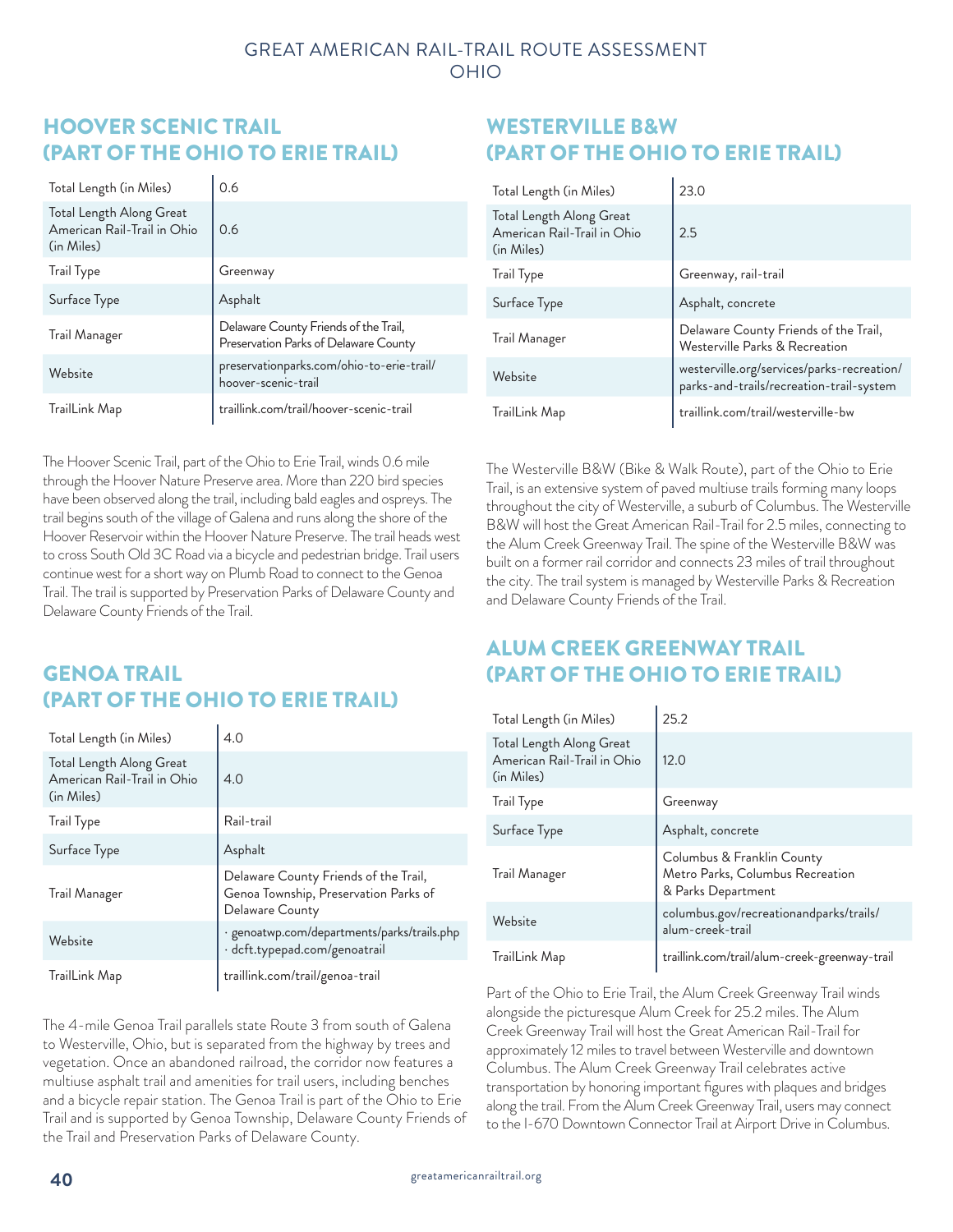## DOWNTOWN CONNECTOR TRAIL (PART OF THE OHIO TO ERIE TRAIL)

| Total Length (in Miles)                                               | 5.0                                                                               |
|-----------------------------------------------------------------------|-----------------------------------------------------------------------------------|
| Total Length Along Great<br>American Rail-Trail in Ohio<br>(in Miles) | 5.0                                                                               |
| <b>Trail Type</b>                                                     | Greenway                                                                          |
| Surface Type                                                          | Asphalt                                                                           |
| Trail Manager                                                         | Columbus & Franklin County Metro Parks,<br>Columbus Recreation & Parks Department |
| Website                                                               | columbus.gov/recreationandparks/trails/<br>downtown-connector-trail               |
| TrailLink Map                                                         | traillink.com/trail/downtown-<br>connector-trail-(columbus)                       |

The Downtown Connector Trail parallels I-670 for 3.5 miles from Ohio Dominican University to Clinton Middle School and Columbus State Community College. Part of the Ohio to Erie Trail, the fully paved Downtown Connector Trail serves as an important link between neighborhoods on the city's east side and downtown Columbus. The asphalt trail was planned and implemented through the collaborative efforts of the city of Westerville, the city of Columbus, and Columbus & Franklin County Metro Parks. A 1.5-mile segment of the Downtown Connector Trail is largely on road, utilizing lower-volume roads and bike lanes with clear signage, and is described as "easily navigable."

# SCIOTO GREENWAY TRAIL (PART OF THE OHIO TO ERIE TRAIL)

| Total Length (in Miles)                                               | 12.2                                                                                                                              |
|-----------------------------------------------------------------------|-----------------------------------------------------------------------------------------------------------------------------------|
| Total Length Along Great<br>American Rail-Trail in Ohio<br>(in Miles) | 3.9                                                                                                                               |
| Trail Type                                                            | Rail-trail                                                                                                                        |
| Surface Type                                                          | Asphalt, concrete                                                                                                                 |
| Trail Manager                                                         | Columbus & Franklin County Metro Parks,<br>Columbus Recreation & Parks Department                                                 |
| Website                                                               | · sciotomile.com/locations/scioto-green-<br>ways-recreational-trails<br>· columbus.gov/recreationandparks/trails/<br>scioto-trail |
| TrailLink Map                                                         | traillink.com/trail/scioto-greenway-trail                                                                                         |

The Scioto Greenway Trail is a 12.2-mile trail that traverses the banks of the Scioto River, connecting several parks and offering scenic views of downtown Columbus along the way. The first greenway built in Columbus, the Scioto Greenway Trail serves as the spine of the Scioto Mile, a string of prominent parks and landmarks in downtown Columbus. RTC contributed \$7,500 to this trail connection in 2013 with a grant from the Coca-Cola Foundation's Metropolitan Grants Program. The Scioto Greenway Trail will host the Great American Rail-Trail for 3.9 miles, traveling through the west side of Columbus.

# CAMP CHASE TRAIL (PART OF THE OHIO TO ERIE TRAIL)

| Total Length (in Miles)                                               | 15.9                                                                                                                  |
|-----------------------------------------------------------------------|-----------------------------------------------------------------------------------------------------------------------|
| Total Length Along Great<br>American Rail-Trail in Ohio<br>(in Miles) | 15.9                                                                                                                  |
| <b>Irail Type</b>                                                     | Rail-with-rail                                                                                                        |
| Surface Type                                                          | Asphalt                                                                                                               |
| Trail Manager                                                         | Columbus & Franklin County Metro Parks,<br>Columbus Recreation & Parks Department,<br>Friends of the Camp Chase Trail |
| Website                                                               | centralohiogreenways.com/trails/camp-<br>chase-trail                                                                  |
| TrailLink Map                                                         | traillink.com/trail/camp-chase-trail                                                                                  |

The Camp Chase Trail travels 15.9 miles from Columbus to West Jefferson, Ohio. The trail, named after the railroad with which it shares a corridor, serves as a shining example of a well-constructed rail-withtrail. The trail was built by Columbus & Franklin County Metro Parks and the Columbus Recreation & Parks Department. The Friends of the Camp Chase Trail group supports the trail through monthly trail cleanups and events. The trail ends at a trailhead with restrooms and parking at Wilson Road Southeast in West Jefferson, Ohio, and connects directly to Roberts Pass Trail. The Camp Chase Trail will soon be widened to better accommodate cyclists.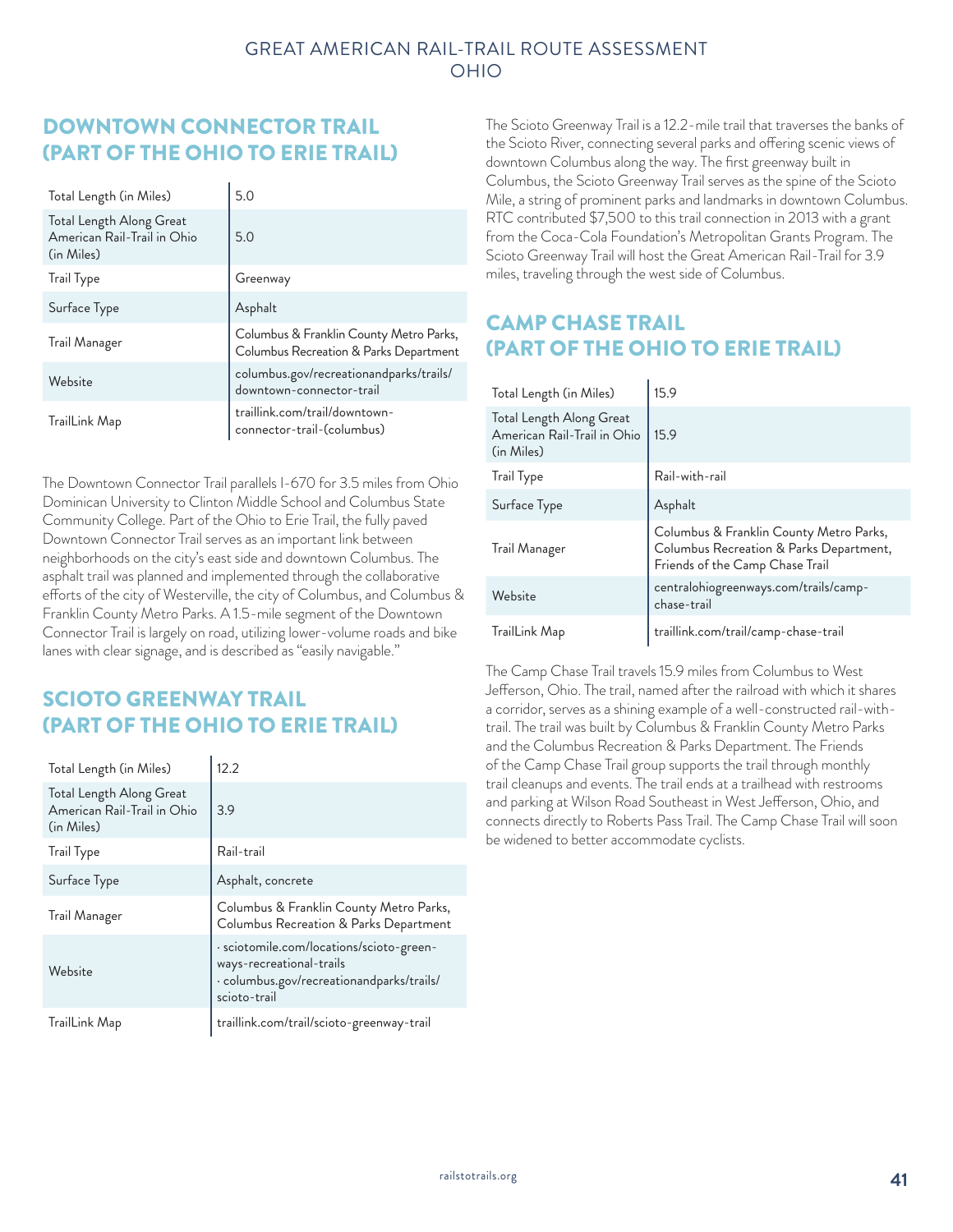## ROBERTS PASS TRAIL (PART OF THE OHIO TO ERIE TRAIL)

| Total Length (in Miles)                                               | 6.5                                                                    |
|-----------------------------------------------------------------------|------------------------------------------------------------------------|
| Total Length Along Great<br>American Rail-Trail in Ohio<br>(in Miles) | 6.5                                                                    |
| Trail Type                                                            | Rail-trail                                                             |
| Surface Type                                                          | Asphalt                                                                |
| Trail Manager                                                         | Friends of Madison County Parks & Trails,<br>Madison County Park Board |
| Website                                                               | fmcpt.com/roberts-pass-trail                                           |
| TrailLink Map                                                         | traillink.com/trail/roberts-pass-trail                                 |

Roberts Pass Trail runs 6.5 miles from Wilson Road in rural Fairfield Township to London, Ohio. The paved trail, which is part of the Ohio to Erie Trail, passes through farmland for its entirety and is shaded by tree canopy throughout. Local volunteers secured the right-of-way and a work lane for construction of the trail. Roberts Pass Trail is named after Wayne Roberts and Gene Pass, the leaders of Friends of Madison County Parks & Trails. A memorial plaque near Maple Street in London records the history of the Roberts Pass Trail. The trail travels through farmland and ends at Maple Street.

#### TRAIL GAP 13 – LONDON

The 0.8-mile gap in London begins at South Walnut Street near the western terminus of Roberts Pass Trail and continues to Midway Street, the eastern terminus of the Prairie Grass Trail. There is currently an interim on-road connector through London's segment of the Ohio to Erie Trail. An off-road trail through London is currently being explored in more detail.

## PRAIRIE GRASS TRAIL (PART OF THE OHIO TO ERIE TRAIL)

| Total Length (in Miles)                                               | 29.2                                                                                                                                |
|-----------------------------------------------------------------------|-------------------------------------------------------------------------------------------------------------------------------------|
| Total Length Along Great<br>American Rail-Trail in Ohio<br>(in Miles) | 29.2                                                                                                                                |
| <b>Trail Type</b>                                                     | Rail-trail                                                                                                                          |
| Surface Type                                                          | Asphalt                                                                                                                             |
| Trail Manager                                                         | Clark County Park District, Friends of Madison<br>County Parks & Trails, Greene County Parks &<br>Trails, Madison County Park Board |
| Website                                                               | fmcpt.com/prairie-grass-trail                                                                                                       |
| TrailLink Map                                                         | traillink.com/trail/prairie-grass-trail                                                                                             |

The Prairie Grass Trail travels 29.2 miles from London to Xenia, Ohio. The Prairie Grass Trail is part of the Ohio to Erie Trail and is one of four rail-trails that radiate from Xenia Station. Once a Baltimore and Ohio Railroad freight yard, Xenia Station now includes a local history museum that features information about the three railroads that once ran through the town: the Baltimore and Ohio Railroad Wellston Subdivision and two lines of the Pennsylvania Railroad. The Prairie Grass Trail continues southwest from London to Xenia and ends at Xenia Station, a spot that also marks the western end of the Great American Rail-Trail's journey along the Ohio to Erie Trail. The Great American Rail-Trail continues west on the Creekside Trail from Xenia Station.

#### CREEKSIDE TRAIL

| Total Length (in Miles)                                               | 15.1                                                          |
|-----------------------------------------------------------------------|---------------------------------------------------------------|
| Total Length Along Great<br>American Rail-Trail in Ohio<br>(in Miles) | 15.1                                                          |
| Trail Type                                                            | Rail-trail                                                    |
| Surface Type                                                          | Asphalt, concrete                                             |
| Trail Manager                                                         | Five Rivers MetroParks, Greene County<br>Parks & Trails       |
| Website                                                               | metroparks.org/places-to-go/paved-<br>trails/#creekside-trail |
| TrailLink Map                                                         | traillink.com/trail/creekside-trail                           |

The Creekside Trail travels 15.1 miles northwest to Dayton through the town of Beavercreek, Ohio. The Creekside Trail is a rail-trail and is part of Miami Valley Trails—a network of more than 340 miles of trails that travel throughout Ohio's scenic Miami Valley. The Creekside Trail is also one of several trails that radiate from Xenia Station, allowing for connections to the Xenia–Jamestown Connector, the Little Miami Scenic Trail and the Prairie Grass Trail (the latter two are also part of the Ohio to Erie Trail, which continues south to Cincinnati). Greene County Parks & Trails manages the Creekside Trail east of the Greene County line, while Five Rivers MetroParks manages the trail west of the Greene County line to Eastwood MetroPark in Dayton, where the Creekside Trail's northwest terminus is located.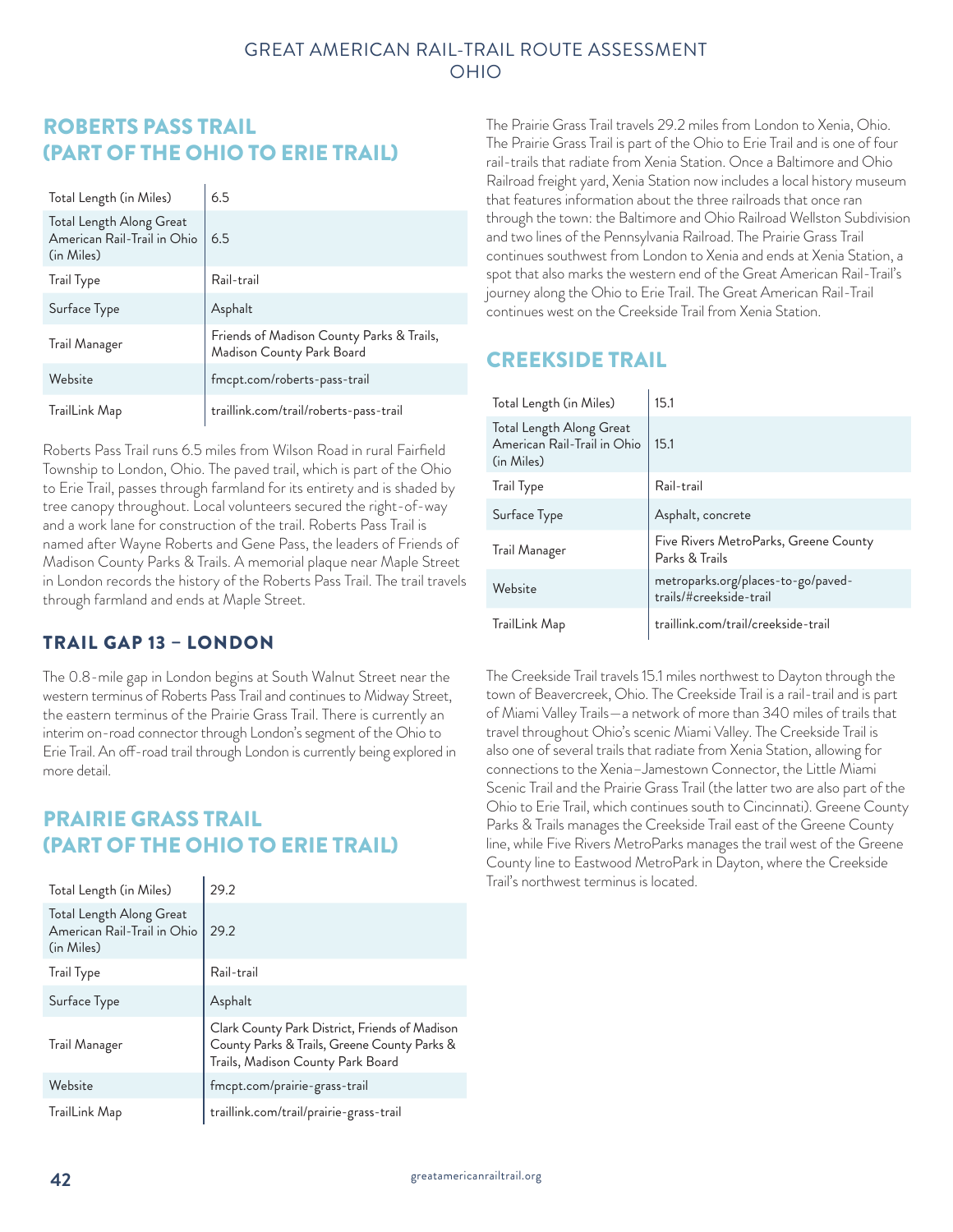#### GREAT AMERICAN RAIL-TRAIL ROUTE ASSESSMENT OHIO

## MAD RIVER TRAIL

| Total Length (in Miles)                                               | 7.1                                                           |
|-----------------------------------------------------------------------|---------------------------------------------------------------|
| Total Length Along Great<br>American Rail-Trail in Ohio<br>(in Miles) | 3.0                                                           |
| <b>Trail Type</b>                                                     | Rail-trail                                                    |
| Surface Type                                                          | Asphalt                                                       |
| Trail Manager                                                         | Five Rivers MetroParks,<br>Miami Conservancy District         |
| Website                                                               | metroparks.org/places-to-go/paved-<br>trails/#mad-river-trail |
| TrailLink Map                                                         | traillink.com/trail/mad-river-trail                           |

The scenic 7.1-mile Mad River Trail follows the Mad River into downtown Dayton. The Mad River Trail will host the Great American Rail-Trail for a 3-mile section that begins in Dayton's Eastwood MetroPark and travels to RiverScape MetroPark. The paved trail is relatively flat and is accessible for cyclists, skaters and pedestrians of all ages. The Mad River Trail is administered by the Miami Conservancy District and Five Rivers MetroParks.

## GREAT MIAMI RIVER TRAIL

| Total Length (in Miles)                                               | 86.2                                                                  |
|-----------------------------------------------------------------------|-----------------------------------------------------------------------|
| Total Length Along Great<br>American Rail-Trail in Ohio<br>(in Miles) | 4.0                                                                   |
| Trail Type                                                            | Greenway                                                              |
| Surface Type                                                          | Asphalt                                                               |
| Trail Manager                                                         | Five Rivers MetroParks,<br>Miami Conservancy District                 |
| Website                                                               | metroparks.org/places-to-go/paved-<br>trails/#great-miami-river-trail |
| TrailLink Map                                                         | traillink.com/trail/great-miami-river-trail                           |

The Great Miami River Trail runs alongside the Great Miami River for 86.2 miles from Piqua down to Fairfield. The Great Miami River Trail is the backbone of Ohio's paved Miami Valley Trails network, spanning 340 miles throughout Ohio's Miami Valley. It will host the Great American Rail-Trail for approximately 4 miles through downtown Dayton.

There is a 7.6-mile loop around downtown Dayton on both sides of the Great Miami River. From the connection to the Mad River Trail, the Great Miami River Trail breaks off in two directions, giving trail users the following options:

**Option 1** – Travel north along Deeds Point MetroPark and Kettering Field to cross the Great Miami River at Island MetroPark.

**Option 2** – Travel south, heading into the heart of the city, to cross the river at West Stewart Street.

Both options connect to the Wolf Creek Trail in Dayton, where Wolf Creek branches off the Great Miami River just south of W. S. McIntosh Memorial Park.

# WOLF CREEK TRAIL

| Total Length (in Miles)                                               | 16.2                                                           |
|-----------------------------------------------------------------------|----------------------------------------------------------------|
| Total Length Along Great<br>American Rail-Trail in Ohio<br>(in Miles) | 13.8                                                           |
| Trail Type                                                            | Rail-trail                                                     |
| Surface Type                                                          | Asphalt                                                        |
| Trail Manager                                                         | City of Dayton, Five Rivers MetroParks                         |
| Website                                                               | metroparks.org/places-to-go/paved-<br>trails/#wolf-creek-trail |
| TrailLink Map                                                         | traillink.com/trail/wolf-creek-trail-(oh)                      |

The Wolf Creek Trail is currently open in two disconnected segments and travels northwest for 13.8 miles from Dayton to the Montgomery–Preble county line. Part of the Ohio Miami Valley's 340 miles of off-road trails, Wolf Creek Trail is a well-maintained asphalt route that winds alongside Wolf Creek. With its longer, westernmost segment managed by Five Rivers MetroParks, Wolf Creek is one of the five waterways that gives MetroParks its name. The city of Dayton manages the trail east of Trotwood.

The Wolf Creek Trail is currently divided into two segments of existing trail with one gap (Trail Gap 14) between them:

**Segment 1** – 2.9 miles of trail heading west from Dayton to the unincorporated community of Stillwater Junction.

**Segment 2** – 10.9 miles of trail between Trotwood and Preble County Line Road in Brookville.

At the conjunction of the Mad River Trail and the easternmost endpoint of the Wolf Creek Trail, the Great American Rail-Trail route will head west on the 2.9-mile Segment 1 to Trail Gap 14, described below. From Trotwood, the Great American Rail-Trail route will continue northwest on the 10.9-mile Segment 2 to Preble County Line Road in Brookville, which marks the beginning of Trail Gap 15.